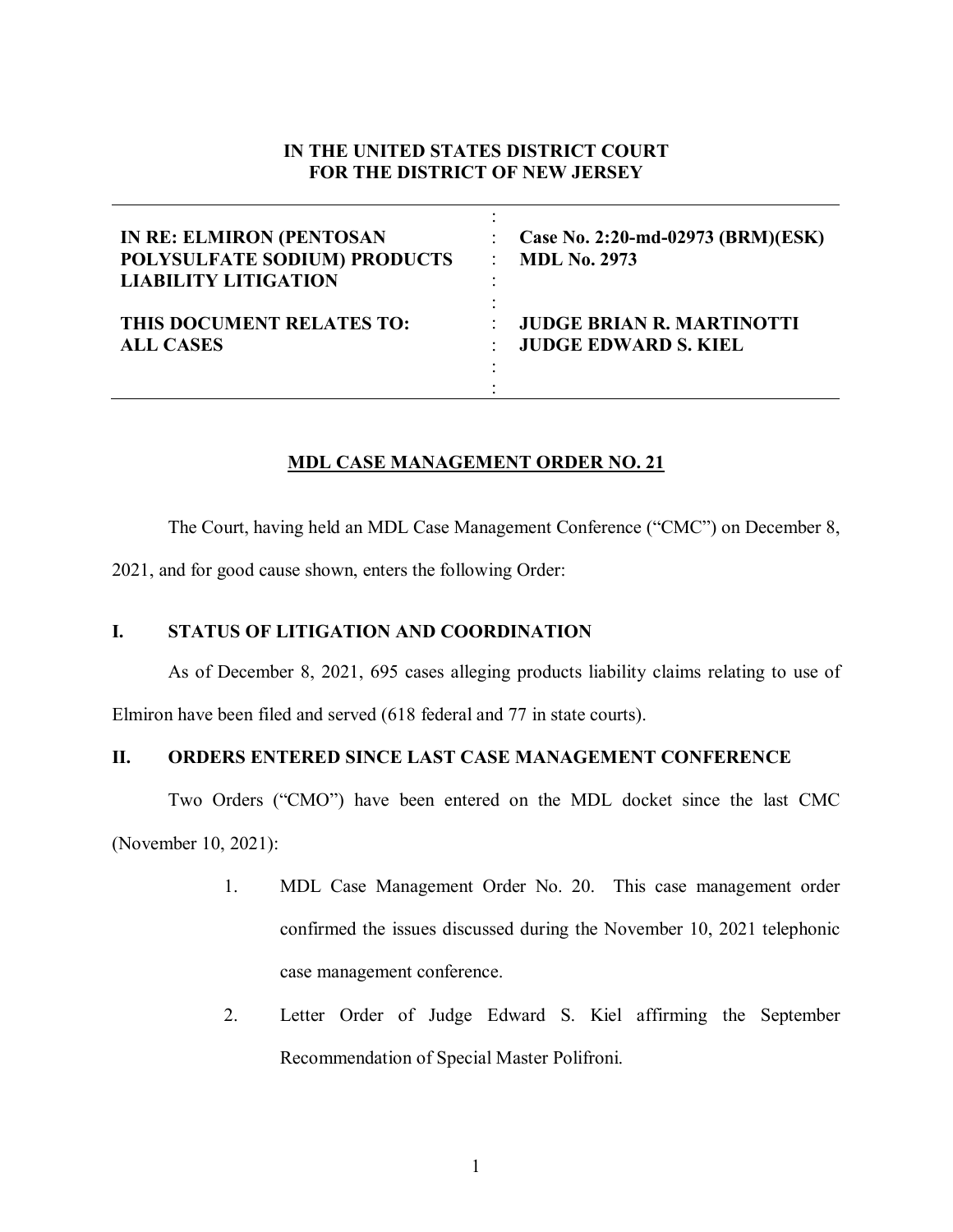### **III. PROPOSED CASE MANAGEMENT ORDERS**

- A. Deposition Protocol. The parties shall continue to meet and confer and submit a proposal to the Court.
- B. Dismissal of Teva Entities. The parties shall continue to meet and confer on an order dismissing certain Teva entities.

### **IV. TEVA DISCOVERY**

The parties shall continue to meet and confer regarding Teva discovery and submit any issues to Judge Polifroni.

### **V. JANSSEN DISCOVERY**

The parties shall continue to meet and confer regarding Janssen discovery and submit any issues to Judge Polifroni. The parties shall continue working closely with the state court plaintiffs to coordinate corporate representative and fact witness depositions.

### **VI. SCIENCE DAY**

The parties shall coordinate with each other and the Court to identify new dates for Science Day.

### **VII. BELLWETHERS**

The parties shall include bellwethers as an agenda item and shall raise any discovery issues with Judge Polifroni.

#### **VIII. FUTURE CASE MANAGEMENT CONFERENCE DATES**

The next case management conference is scheduled for **Wednesday, January 12, 2022**. For the January 12, 2022 conference, Liaison Counsel, Lead Counsel for Plaintiffs, and Lead Counsel for Defendants shall appear via Zoom at 11:00 a.m. All other counsel shall appear via dial-in (to be circulated) at 12:00 p.m., unless otherwise provided by the Court. Counsel shall